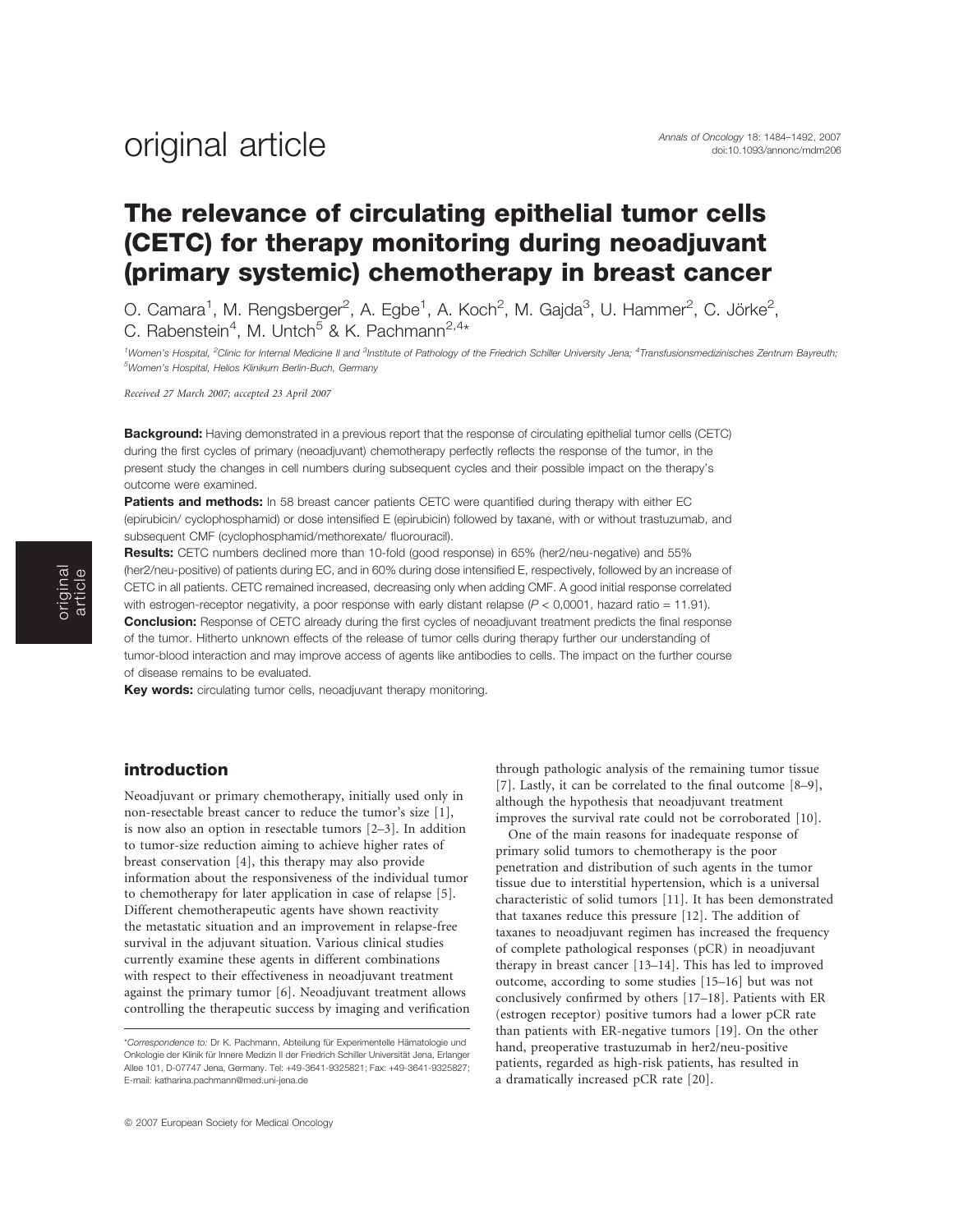In preceding studies we have shown that quantification of circulating tumor cells is possible. In breast cancer patients the reduction of tumor size—starting with the initial magnetic resonance tomography (MRT) analysis up to the final pathological response of the tumor at the time of surgery—was compared with the reduction of circulating epithelial tumor cells (CETC). The comparison revealed that CETC responded during the first 3–4 cycles of neoadjuvant therapy in an identical manner as the tumor. Therefore, the response of the CETC to neoadjuvant therapy may be used for monitoring the efficacy of chemotherapy, and it enables to determine at an early stage the patient's response to the therapy [21].

We observed, however, that tumor cells or small cell clusters can also be shed from the tumors during therapy. In the present work we have more closely investigated the cells in peripheral blood of patients with breast cancer during the subsequent cycles of neoadjuvant chemotherapy.

#### patients and methods

Included in the study were 58 patients who were diagnosed between 2003 and 2005 with breast cancer stages T2 to T4 or inflammatory tumor. Her2/ neu-negative patients were assigned randomly to two different chemotherapy arms: 28 patients were treated with four cycles of epirubicin– cyclophosphamid (EC) (E/C 90/600 mg/m<sup>2</sup> q 21d) followed by four cycles of taxane (Paclitaxel 175 mg/m<sup>2</sup> q 21d); 16 patients were treated with three cycles of dose-intensified epirubicin (Epirubicin 150 mg/m<sup>2</sup> q 14d), three cycles of taxane (Paclitaxel 225 mg/m<sup>2</sup>), and three additional cycles of cyclophosphamid/methotrexat/fluorouracil (CMF) (500/40/600 mg/m<sup>2</sup> q 14d); 14 patients who were her2/neu-positive in immunohistochemistry or positive in the FISH test were treated with four cycles of EC (E/C 90/600  $mg/m<sup>2</sup>$  q 22 d) and subsequently with four cycles of taxane (Paclitaxel 175 mg/m<sup>2</sup> q 21 d) with the addition of trastuzumab 8mg/kg cycle 5 and 6mg/kg during cycles 6–8.

Before each cycle of chemotherapy, samples of 1 ml of anti-coagulated peripheral blood were obtained with the patient's consent, according to the ethics committee approval, and analyzed using the previously described microfluorimetric method [22, 23]. In short, samples were subject to red blood cells lysis using 10 ml of erythrocyte lysis solution (Qiagen, Hilden, Germany) for 10 min in the cold. The white cell pellet was then spun down at 700g and rediluted in 1 ml of PBS. 10 µl of fluoresceinisothiocyanate (FITC)-conjugated mouse anti-human epithelial antibody (HEA) (Milteny, Bergisch Gladbach Germany) and 1 µl of phycoerythrin (PE) labeled anti CD45 were added to 100 µl of cell suspension, incubated for 15 min in the dark, readjusted to 1 ml and 20 µl of this suspension and used for measuring epithelial-antigen positive cells .

In order to measure the cells they were applied to a defined area on adhesion slides (Menzel Gläser, Braunschweig, Germany). After adding the cell suspension to the slides, vital cells became adherent to the slide surface after 10–15 s. Measurements were started when the cells had settled and took about 20–30 min, depending on cell density. For optimal measurements it was imperative to have a single cell suspension with about 2–3 cell diameters space between the cells. The adherent cells were measured using a Laser Scanning Cytometer (LSC® Compucyte Corporation, Cambridge, MA, USA). The cells could easily and unequivocally be contoured using forward scatter as a thresholding parameter at 20x magnification. Background fluorescence was determined dynamically to calculate both peak and integral fluorescence on a per-cell basis. This unique method corrects for variation in background fluorescence so that the fluorescent calculation is the same for all cells. The

### Annals of Oncology **Annals of Oncology** original article

FITC-HEA positive cell fluorescence was collected using a 530/30 nm bandpass filter and amplified using a photomultiplier (PMT). Values are displayed in scattergrams and histograms and percentages and mean values of positive and negative cells are calculated from the region comprised of single cells only. The  $LSC^{\circledast}$  enables the user to locate cells contained within the positive population for visual examination through the microscope. In addition, a CCD camera attached to the microscope allowed to record simultaneously photo- and fluoromicrographs [22–23]. Figure 1a depicts an example of the procedure used for analysis of epithelial cells suspect to be of tumor origin. The microscope scans a defined area on the slide to which a certain volume of cell suspension has been applied. This allows calculation of the absolute number of epithelial cells per ml of blood. Viability of the cells detected by laser scanning cytometry was visually verified by looking for exclusive surface staining. Typical pictures of such cells detected by their green fluorescing cap are shown in Figure 1b.

#### results

Table 1 sums up the applied regimen including tumor characteristics (ER-positivity, PR-positivity, Her2/neu score), tumor size before therapy and at surgery, the number of circulating tumor cells per ml before therapy onset, the response of CETC to therapy and the outcome at the last appointment and time to relapse with the 58 patients who had been assigned to the three different neoadjuvant chemotherapy regimen. Vital circulating epithelial cells were detected in almost all peripheral blood samples before the first cycle of chemotherapy. Initial pre-therapy numbers of CETCs varied considerably between patients from the highest value of 273 150 to the lowest below the threshold of detection, with a mean of 26 079 cells/ml. The numbers are higher than those reported for bone marrow  $(1-25 \text{ in } 2x 10^6 \text{ mononuclear cells})$  [24] or blood (5–25 000/7.5 ml) [25] due to differences in methodological approaches. Thus we applied only one washing and no enrichment step. Before the first cycle of therapy there was an exponential and significant correlation (correlation coefficient 0.621;  $P = 0.001$ ) between the tumor volume, as measured by magnetic resonance tomography, and the number of CETC (Figure 2). Because of the high variation in pre-therapy CETC numbers, CETC values were normalized to make the curves between different patients comparable. For this purpose the CETC number immediately before surgery was set 100% and the other values calculated accordingly.

Numbers of circulating tumor cells were determined before each chemotherapy cycle if possible and before surgery.

Pre-surgery values were available for 20/28 patients from the 4xEC/4xTax arm and typical analyses are shown in Figure 3a, b. Altogether, 65% of patients (13/20) responded to the EC therapy with a more than 10-fold decrease in cell numbers, whereas 35% of patients (7/20) responded marginally to EC therapy, with only a 10-fold decrease, or less. Surprisingly, CETC numbers reached a nadir in all patients, followed by a subsequent increase, usually during the taxane treatment. CETC numbers in some cases re-increased 10 000-fold. A reduction in tumor size was recorded during this increase in cell number suggesting that the increase in CETC numbers in peripheral blood was mainly due to release of cells during the decay of the tumor. In patients responding with a less than 10-fold decrease to EC therapy, the increase in CETC during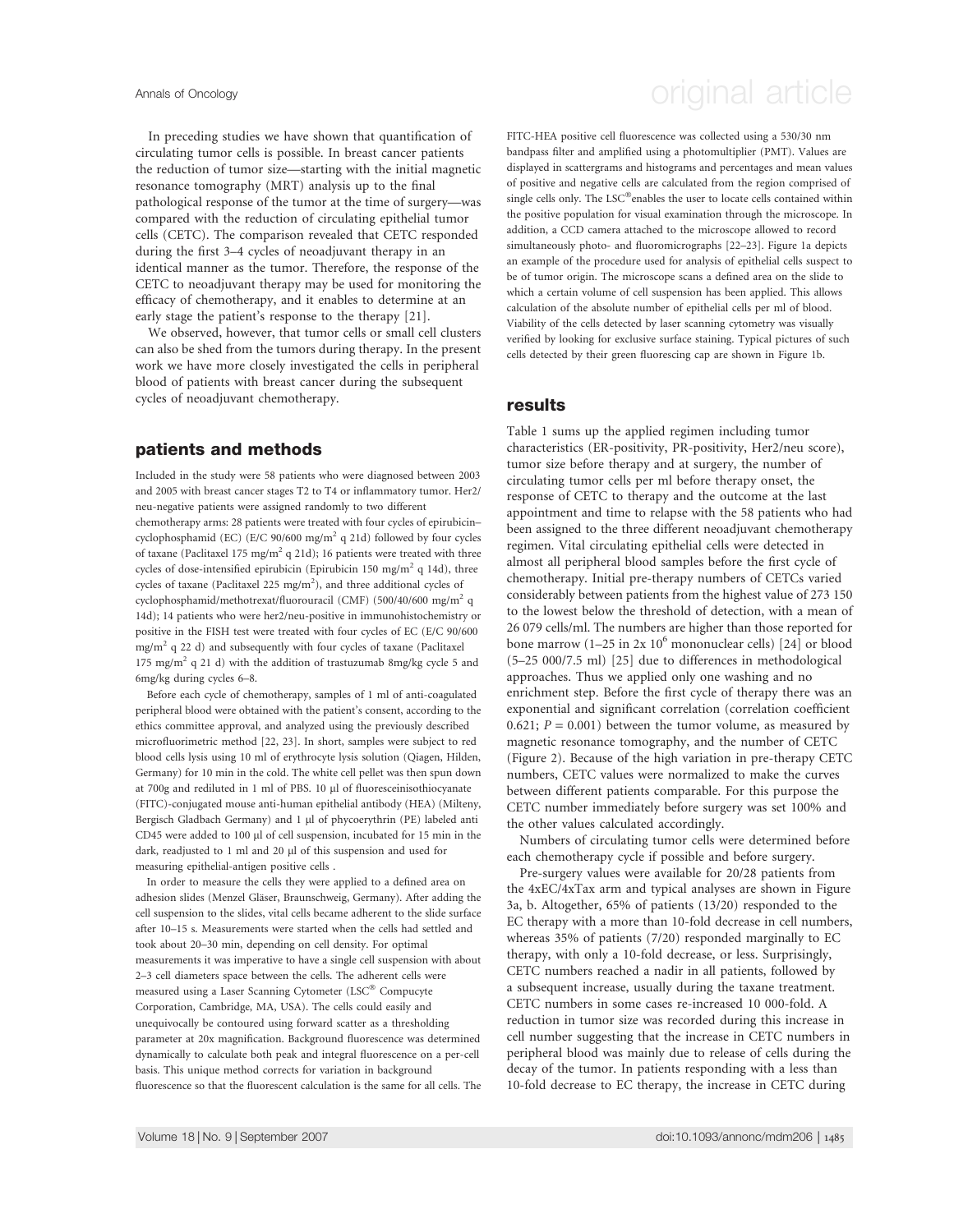

Figure 1. (a) Example of the procedure used for analysis of epithelial cells. The microscope scans a defined area on a slide to which a defined volume of cell suspension is applied. The majority of cells are normal blood cells, showing only background fluorescence. Positively stained green fluorescing cells are gated in the green window Cells in this window can be localized again (event in the circle), viewed, photographed and re-analyzed; (b) typical pictures of such cells detectable by their green fluorescing cap.

taxane treatment was less marked (Figure 3b). In most patients cell numbers remained at almost the same high level until surgery and even thereafter (not shown), indicating that at least some of these cells were viable cells. One patient in this treatment arm experienced a pCR (no tumor detection); 21% of the patients (6/28) have relapsed, and 7% (2/28) died.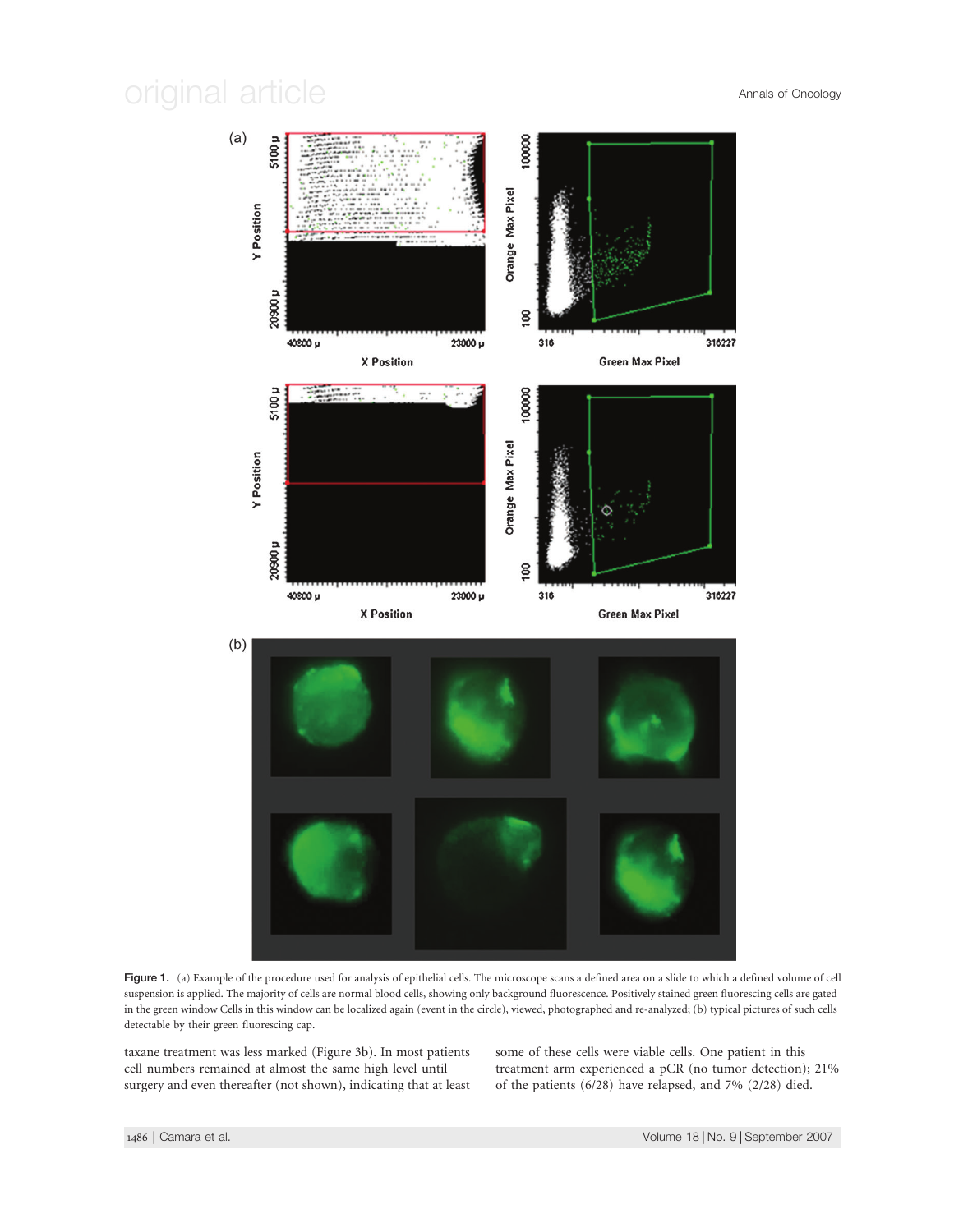# Annals of Oncology **Annals of Oncology original article**

#### Table 1. Characteristics of 58 patients treated with neoadjuvant chemotherapy CETC numbers

| Pat.         | Treatment | ER                       | PR                               | Her2/neu          | Tumour size              | Tumor size            | CETC/ml             | CETC good/    | <b>Status</b>            | Time months   |
|--------------|-----------|--------------------------|----------------------------------|-------------------|--------------------------|-----------------------|---------------------|---------------|--------------------------|---------------|
| No.          |           |                          |                                  |                   | before<br>treatment      | at surgery            | before<br>treatment | poor response | relapse<br>or CR         | until relapse |
| $\mathbf{1}$ | $EC-T$    | $^+$                     | $\! + \!$                        | $^{\rm ++}$       | 25x21x17                 | marginal<br>reduction | n.a.                | n.a.          | CR                       |               |
| 2            | $EC-T$    |                          |                                  | $\! + \!\!\!\!$   | 20x15x20                 | pCR                   | 43000               | good response | CR                       |               |
| 3            | $EC-T$    | $\! + \!\!\!\!$          |                                  |                   | 22x15x28                 | 13x10x8               | 7200                | poor response | CR                       |               |
| 4            | $EC-T$    | n.a.                     | n.a.                             | n.a.              | 24x16x20                 | 5x3x4                 | 3600                | good response | CR                       |               |
| 5            | $EC-T$    |                          | $^{+}$                           | $\! + \!\!\!\!$   | 50x30x30                 | 25x35x17              | 7131                | poor response | relapse                  | $\mathbf{1}$  |
| 6            | $EC-T$    | $\! + \!\!\!\!$          | $\! + \!\!\!\!$                  | $^{\rm ++}$       | 20x16x16                 | 15x15x15              | 400                 | n.a.          | <b>CR</b>                |               |
| 7            | $EC-T$    | $\! + \!\!\!\!$          | $^+$                             | $^{++}$           | 20x20x20                 | 12x12x12              | 33480               | good response | CR                       |               |
| 8            | $EC-T$    | $\! + \!\!\!\!$          | $^+$                             | $++$              | $15x11x13 +$<br>8x9x8    | 15x17x9               | n.a.                | n.a.          | CR                       |               |
| 9            | $EC-T$    | $\! + \!\!\!\!$          | $\! + \!\!\!\!$                  | $++$              | 36x30x36                 | 20x20x20              | 4135                | poor response | CR                       |               |
| 10           | $EC-T$    |                          |                                  |                   | 31x25x25                 | 20x17x15              | 200                 | good response | CR                       |               |
| 11           | $EC-T$    |                          | $\qquad \qquad$                  | $^{+++}$          | 20x20x20                 | 12x12x12              | 3000                | good response | relapse                  | 11            |
| 12           | $EC-T$    | $\! + \!\!\!\!$          | $^+$                             | $\! + \!\!\!\!$   | $25x27x27 +$<br>9x10     | n.a.                  | 200                 | poor response | relapse/died 3           |               |
| 13           | EC-T      | $\! + \!\!\!\!$          | $\qquad \qquad -$                | $^{+++}$          | 25x25x25                 | 7x6x5                 | 6900                | poor response | CR                       |               |
| 14           | $EC-T$    |                          | $\overline{\phantom{m}}$         |                   | 50x50x50                 | 15x10x12              | n.a.                | n.a.          | relapse                  | 28            |
| 15           | $EC-T$    | $\qquad \qquad$          |                                  |                   | 40x50x50                 | 10x10x10              | 2520                | good response | CR                       |               |
| 16           | $EC-T$    |                          |                                  | $\! + \!\!\!\!$   | 20x20x20                 | 7x6x6                 | n.a.                | n.a.          | CR                       |               |
| 17           | $EC-T$    | $\! + \!\!\!\!$          | $\begin{array}{c} + \end{array}$ | FISH -            | 20x20x20                 | 17x17x17              | n.a.                | n.a.          | n.a.                     |               |
| 18           | $EC-T$    | n.a.                     | n.a.                             | n.a.              | 42x30x30                 | 27x27x27              | 2500                | poor response | relapse                  | 13            |
| 19           | $EC-T$    | $\! + \!\!\!\!$          | $\qquad \qquad$                  | $^{\rm ++}$       | $17x19x14 +$<br>10x10x10 | 12x12x12              | 6122                | good response | CR                       |               |
| 20           | $EC-T$    | $\qquad \qquad$          | $\begin{array}{c} + \end{array}$ | $^{+++}$          | $16x10x9 +$<br>6x4x4     | n.a.                  | 3264                | good response | CR                       |               |
| 21           | EC-T      |                          | $\overline{\phantom{m}}$         |                   | $25x25x25+DCIS$          | 7x7x7                 | 1800                | good response | <b>CR</b>                |               |
| 22           | $EC-T$    | $\overline{\phantom{m}}$ | $\begin{array}{c} + \end{array}$ | $\! + \!\!\!\!$   | 20x20x20                 | 12x12x12              | 3212                | good response | CR                       |               |
| 23           | $EC-T$    | n.a.                     | n.a.                             | n.a.              | 20x32x20                 | 5x5x5                 | n.a.                | n.a.          | CR                       |               |
| 24           | $EC-T$    |                          | $\! + \!\!\!\!$                  | $\! + \!\!\!\!$   | $20x20x20+DCIS$          | 17x17x17              | 5400                | good response | $\mathrm{CR}$            |               |
| 25           | $EC-T$    | $\qquad \qquad -$        | $\! + \!\!\!\!$                  | $^{+++}$          | 35x35x35                 | 25x25x25              | 5600                | poor response | relapse/died 8           |               |
| 26           | $EC-T$    | $^{+}$                   | $\! + \!\!\!\!$                  | $^{\rm ++}$       | 38x20x20                 | 35x19x19              | n.a.                | n.a.          | CR                       |               |
| 27           | $EC-T$    |                          |                                  | —                 | 15x17x17                 | 15x15x15              | 7400                | good response | CR                       |               |
| 28           | $EC-T$    | $^{+}$                   | $\! + \!\!\!\!$                  | $\! + \!\!\!\!$   | 19x14x15                 | 10x12x12              | 560                 | good response | CR                       |               |
| 29           | EC-TH     |                          | $^{+}$                           | $^{+++}$          | 23x15x25                 | 9x9x8                 | 46980               | good response | $\mathrm{CR}$            |               |
| 30           | EC-TH     |                          |                                  | $^{+++}$          | 80x70x70                 | 75x80x55              | 15744               | good response | CR                       |               |
| 31           | EC-TH     |                          | $\! + \!\!\!\!$                  | $^{+++}$          | 20x20x20                 | 12x12x12              | 2600                | good response | CR                       |               |
| 32           | EC-TH     | $\! + \!\!\!\!$          | $^+$                             | $^{++}$           | 50x30x40                 | pCR                   | 200                 | poor response | CR                       |               |
| 33           | $EC-TH$   | $+$                      | $\pm$                            | $^{++}$           | $30x40x20 +$<br>5x5x5    | $30x10x22$            | n.a.                | n.a.          | $\operatorname{relapse}$ | 12            |
| 34           | EC-TH     | $^+$                     | $^+$                             | $++++$            | 22x17x17                 | 3x4x4                 | 7743                | good response | CR                       |               |
| 35           | EC-TH     | $\! + \!\!\!\!$          | $^+$                             | $FISH +$          | 56x25x25                 | 16x10x10              | 4200                | poor response | $\mathrm{CR}$            |               |
| 36           | EC-TH     | $\! + \!\!\!\!$          | $\qquad \qquad -$                | $\!$              | 17x16x16                 | pCR                   | n.a.                | n.a.          | $\mathrm{CR}$            |               |
| 37           | EC-TH     | $\! + \!\!\!\!$          | $^+$                             | $^{+++}$          | 28x21x21                 | 27x28x27              | 2600                | poor response | relapse                  | 27            |
| 38           | EC-TH     | $^+$                     | $^+$                             | n.a.              | 20x24x20                 | pCR                   | $600\,$             | poor response | relapse                  | 27            |
| 39           | EC-TH     | $\! + \!\!\!\!$          | $\! + \!$                        | $^{++}\,$         | $38x26x27 +$<br>27x16x18 | 17x13x13              | 27200               | good response | CR                       |               |
| 40           | EC-TH     | n.a.                     | n.a.                             | n.a.              | 30x20x30                 | 18x19x18              | n.a.                | n.a.          | n.a.                     |               |
| 41           | EC-TH     | $\qquad \qquad -$        |                                  | $FISH +$          | 45x45x45                 | 17x18x17              | 10800               | poor response | relapse                  | 5             |
| 42           | EC-TH     | n.a.                     | n.a.                             | n.a.              | 32x18x20                 | 1x0,3x1               | 273150              | good response | died w.o.<br>relapse     |               |
| 43           | E-T-CMF   | $\! + \!\!\!\!$          | $\! + \!\!\!\!$                  | $^{+++}$          | 85x85x85                 | 38x26x22              | 6600                | good response | $\mathcal{C}\mathcal{R}$ |               |
| 44           | E-T-CMF   | $\qquad \qquad -$        | $\! + \!\!\!\!$                  | $\qquad \qquad +$ | 50x60x60                 | 9x6x7                 | 192372              | good response | $\mathrm{CR}$            |               |
| 45           | E-T-CMF   | $^+$                     | $\! + \!$                        | $^{+++}$          | 10x10x10                 | 17x17x17              | 10                  | poor response | CR                       |               |
| 46           | E-T-CMF   | $^+$                     | $^+$                             |                   | 25x25x25                 | 12x12x12              | 7400                | poor response | relapse                  | 11            |
| 47           | E-T-CMF   |                          | $\qquad \qquad -$                | n.a.              | 40x40x40                 | n.a.                  | 6052                | good response | n.a.                     |               |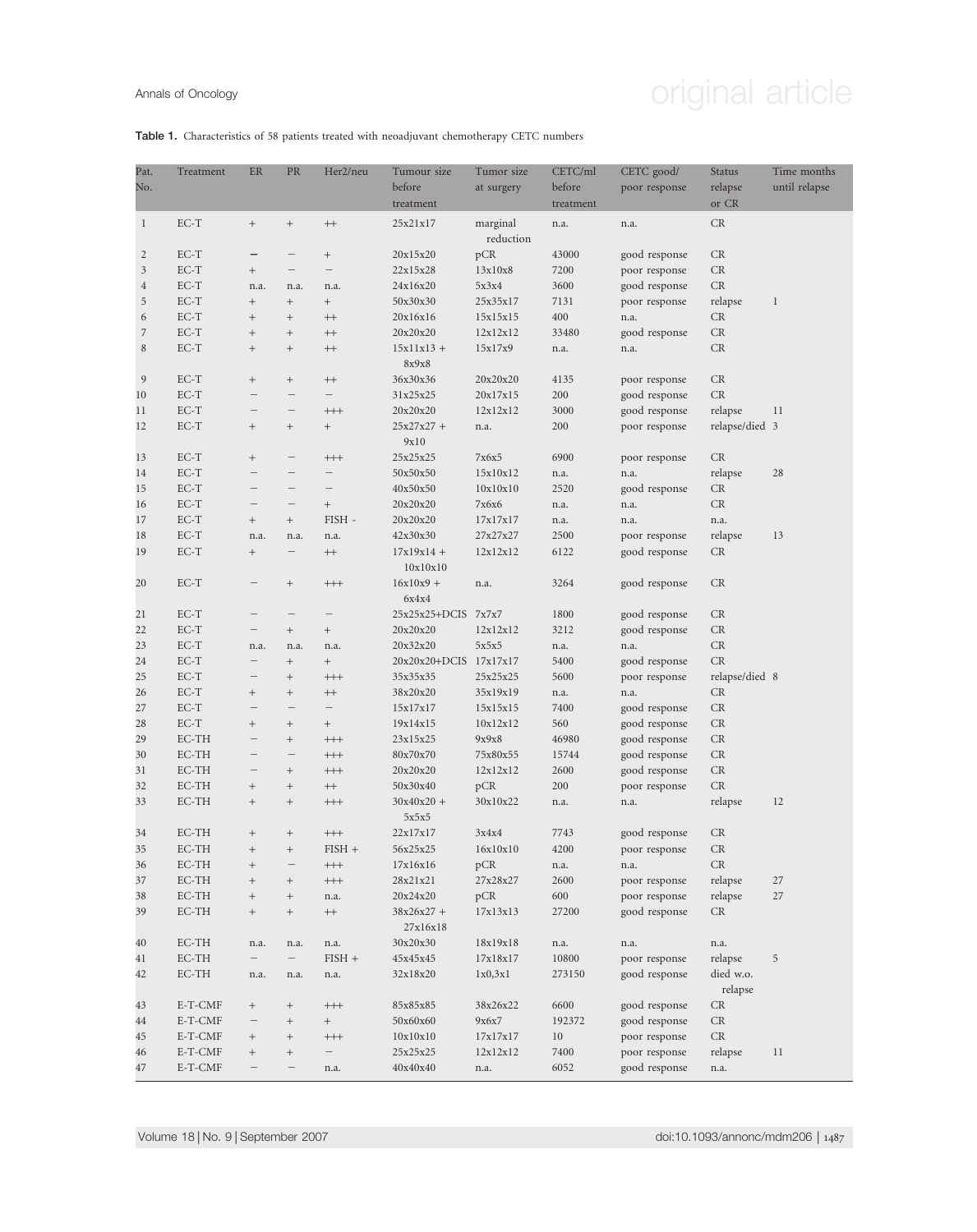#### Table 1. (Continued)

| Pat. | Treatment | <b>ER</b>                | <b>PR</b>                       | Her2/neu | Tumour size     | Tumor size | CETC/ml   | CETC good/    | <b>Status</b> | Time months   |
|------|-----------|--------------------------|---------------------------------|----------|-----------------|------------|-----------|---------------|---------------|---------------|
| No.  |           |                          |                                 |          | before          | at surgery | before    | poor response | relapse       | until relapse |
|      |           |                          |                                 |          | treatment       |            | treatment |               | or CR         |               |
| 48   | E-T-CMF   | n.a.                     | n.a.                            | n.a.     | 20x50x25        | 70x50x20   | 8900      | poor response | relapse       | 28            |
| 49   | E-T-CMF   |                          |                                 | $^{+}$   | $30x40x40 +$    | 1x1x1      | 22460     | good response | <b>CR</b>     |               |
|      |           |                          |                                 |          | 40x50x50        |            |           |               |               |               |
| 50   | E-T-CMF   | $+$                      | $+$                             | $^{+++}$ | 39x39x39        | 12x12x12   | 900       | poor response | relapse       | 19            |
| 51   | E-T-CMF   | $+$                      | $^{+}$                          | $^{+}$   | 20x20x20        | 10x10x10   | 12408     | n.a.          | CR            |               |
| 52   | E-T-CMF   | $+$                      | $\hspace{0.1mm}-\hspace{0.1mm}$ | $^{+}$   | 25x20x25        | 9x12x8s    | 4400      | good response | CR            |               |
| 53   | E-T-CMF   | $+$                      | $^{+}$                          | $++$     | 22x13x20        | 10x10x10   | 3800      | poor response | relapse       | 23            |
| 54   | E-T-CMF   | $\qquad \qquad -$        | $\hspace{0.1mm}-\hspace{0.1mm}$ | $++$     | 60x60x60        | 52x53x55   | 28800     | poor response | relapse       | 25            |
| 55   | E-T-CMF   | $\overline{\phantom{m}}$ | -                               | n.a.     | 20x50x50        | pCR        | 53200     | good response | CR            |               |
| 56   | E-T-CMF   | $+$                      | $^{+}$                          | $++$     | 43x32x42        | lxlxl      | 32000     | good response | CR            |               |
| 57   | E-T-CMF   | $+$                      | $^{+}$                          | $++$     | $27x21x35+DCIS$ | 17x17x17   | 28960     | good response | CR            |               |
| 58   | E-T-CMF   | $+$                      | $\! + \!\!\!\!$                 | $^{+}$   | 16x9x9          | 1x1x1      | 8600      | good response | CR            |               |

E, epirubicin; C, cyclophosphamid; T, = taxane; H, herceptin; M, methorexate; F, fluorourcil; n.a., not available; CR, complete remission; pCR, pathological complete response.

Good response of CETC corresponds to a more than 10-fold reduction in CETC numbers during anthracycline containing therapy and poor response to a 10-fold or less reduction



Figure 2. Correlation between initial tumor sizes as determined by magnetic resonance tomography and pre-therapy numbers of CETC.

Of patients with her2/neu-positive tumors 14 received 4 cycles of EC followed by 4 x taxane with the addition of trastuzumab; 55% (6/11) of the evaluable patients responded to the EC cycles with a more than 10-fold decrease in cell numbers and 45% (5/11) with a marginal decrease (less than 10-fold) or even an increase. It was remarkable that no comparably marked increase in CETC, as in the taxane-only group, was observed during the treatment with trastuzumab together with taxane. Typical curves are shown in Figure 4a, b. A pCR was observed in 21% of the patients (3/14) during this treatment, independent of the initial response to EC. Thus the combination of taxane and trastuzumab was obviously capable of effectively reducing the circulating tumor cells, as well as the tumor. Of the patients in the trastuzumab treatment arm, 28% (4/14)have relapsed and one patient died without signs of relapse.

An initial decrease in cell numbers was also observed in the 16 patients from the treatment arm with dose-intensified epirubicin: 60% of the evaluable patients (9/15) responded with a strong (more than 10-fold) decrease (Figure 5a). Among the 40% of patients (6/15) with only 10-fold or less decrease, there were 2 patients with an increase in cell numbers during therapy (Figure 5b). After the initial response there was an increase in cell numbers in all patients of the dose-dense treatment arm during taxane treatment, which was more pronounced in those patients who initially responded more strongly. This increase in circulating epithelial cell numbers, again, was accompanied by a reduction in tumor size and was measurable by ultrasound.

The patients in this treatment arm then received additionally 3 CMF cycles before surgery. In contrast to the patients with EC/Tax treatment, whose CETC numbers remained at the same high level until surgery, CETC numbers in this group were reduced in part of the patients by the CMF cycles until surgery. This was more effective in patients with good response to the initial anthracycline treatment (Figure 5c) than in patients with marginal or no (less than 10-fold) initial response (for typical examples see Figure 5d). One out of sixteen patients (6%) from the good response group experienced a pCR. All 5 patients with early relapses in this treatment arm (33%) belong to the poor response group.

As previously published, the initial reduction of CETC closely correlates with the final tumor-size reduction reached by neoadjuvant therapy [22], and this was corroborated by the present results. Moreover, we were now able to correlate numbers under neoadjuvant treatment with prognostic factors. Circulating cells from estrogen-receptor positive tumors responded significantly inferior to the anthracycline treatment than cells from estrogen-receptor negative tumors (Figure 6a). Correlating the response of CETC to clinical outcome revealed that only the correlation to anthracycline response was significant. Patients with a 10-fold or less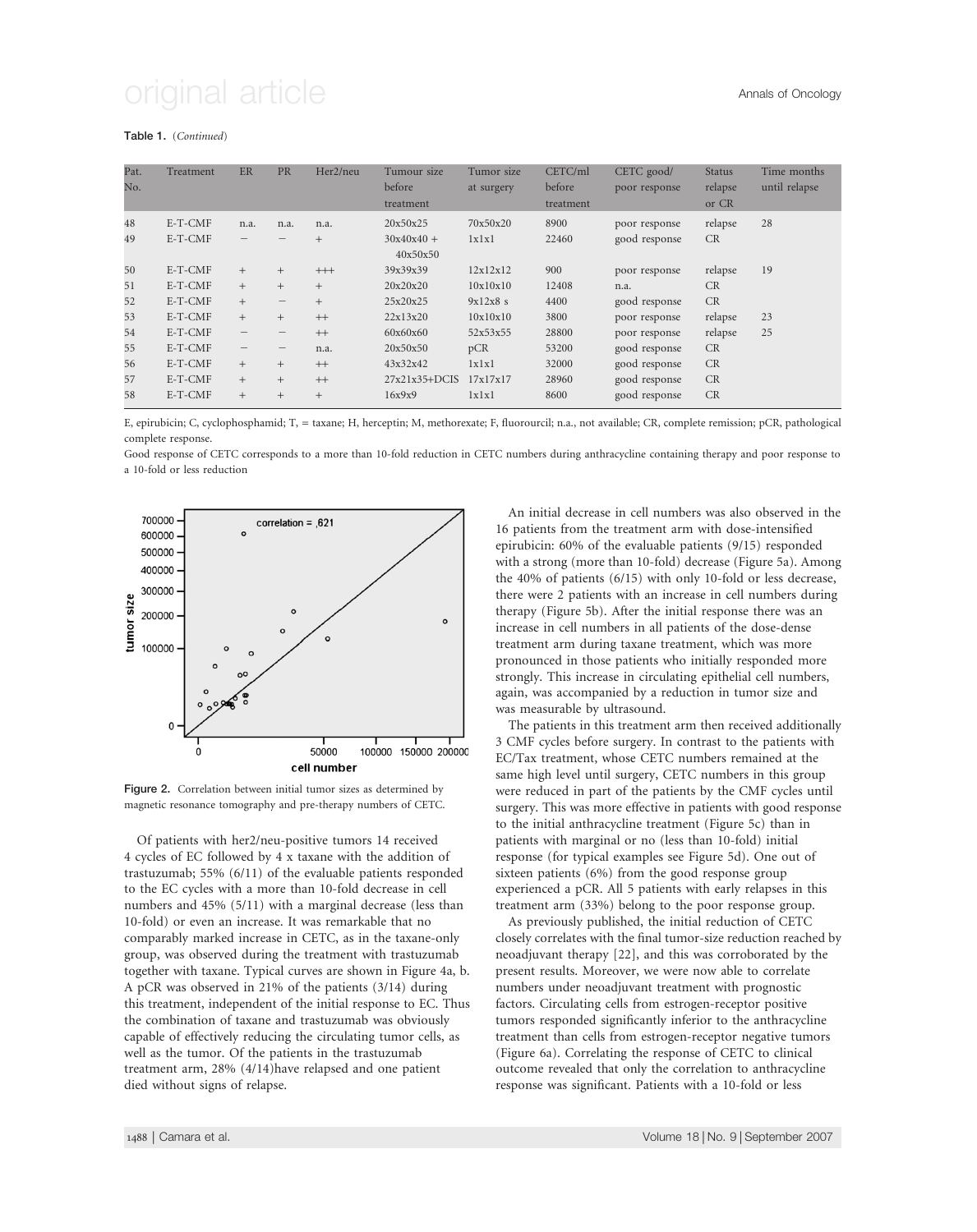## Annals of Oncology **Annals of Oncology** original article



Figure 3. Longitudinal analysis of the pattern of CETC from patients treated in the EC-T arm. Values at surgery were set 100% and the other values calculated accordingly: (a) patients from the good response group; (b) patients from the poor response group.



Figure 4. Longitudinal analysis of the pattern of CETC from patients treated in the EC-TH arm. Values at surgery were set 100% and the other values calculated accordingly: (a) patients from the good response group; (b) patients from the poor response group.

reduction in CETC in response to the anthracycline regimen had a significantly higher probability to develop early distant metastases ( $P < 0.0001$ ; hazard ratio = 11.91) during the postoperative observation interval of 1 to 28 months (mean = 16 months) than patients with a good response (more than 10-fold reduction) of CETC (Figure 6b), irrespective of subsequent treatment (Tamoxifen, aromatase inhibitors or trastuzumab).

#### discussion

Circulating epithelial cells can be detected in many patients with solid tumors but rarely in healthy subjects [22]. Since most solid tumors are of epithelial origin or have an epithelial component, it is assumed that these circulating epithelial cells are shed from the tumor. We have developed a method for easy, rapid, reliable and reproducible quantification of epithelial cells in peripheral blood [22–23]. We were able to detect circulating epithelial cells in 47/48 breast cancer patients scheduled for treatment before onset of neoadjuvant therapy for which blood samples were available before therapy. Although the number of CETC detected is several logs higher than reported by other groups [24–25], we could demonstrate for the first time that this number correlates with tumor size at a level of significance of  $P = 0.001$ . Neoadjuvant chemotherapy of patients with breast cancer is applied in well-defined studies [26–27]. The patients

monitored in the present report were treated within the compass of the PREPARE- and TECHNO-study [26, 28]. Changes in numbers of CETC were quantified at defined intervals during the chemotherapy regimen and compared to tumor response.

The high correlation between initial reduction in CETC with final tumor-size reduction documented at surgery reported in a previous study during the first 3–4 courses of EC or dose-intensified E therapy, respectively [21], was corroborated by the present results.

Investigation of CETC was now extended to the subsequent 3–4 cycles of taxane and, in the dose-dense arm, to the additional 3 cycles of CMF. The most remarkable result of the taxane treatment was a rapid increase in CETC numbers, although a reduction in tumor size was observed by the patients and verified by ultrasound. Without further treatment cell numbers remained at heightened levels until surgery.

Reduction in tumor size can be due to different effects: (1) cell death; (2) draining of intra-tumoral fluid and, indeed, it has been demonstrated [12] that taxane leads to a reduction in intra-tumor pressure and a widening of tumor vessels; (3) moreover, we assume that there occurs a release of cells from the tumor tissue. CETC numbers increased concomitantly with taxane-induced tumor size-reduction. A reduction in cellularity in the residual tumor tissue in neoadjuvantly treated tumors has been observed by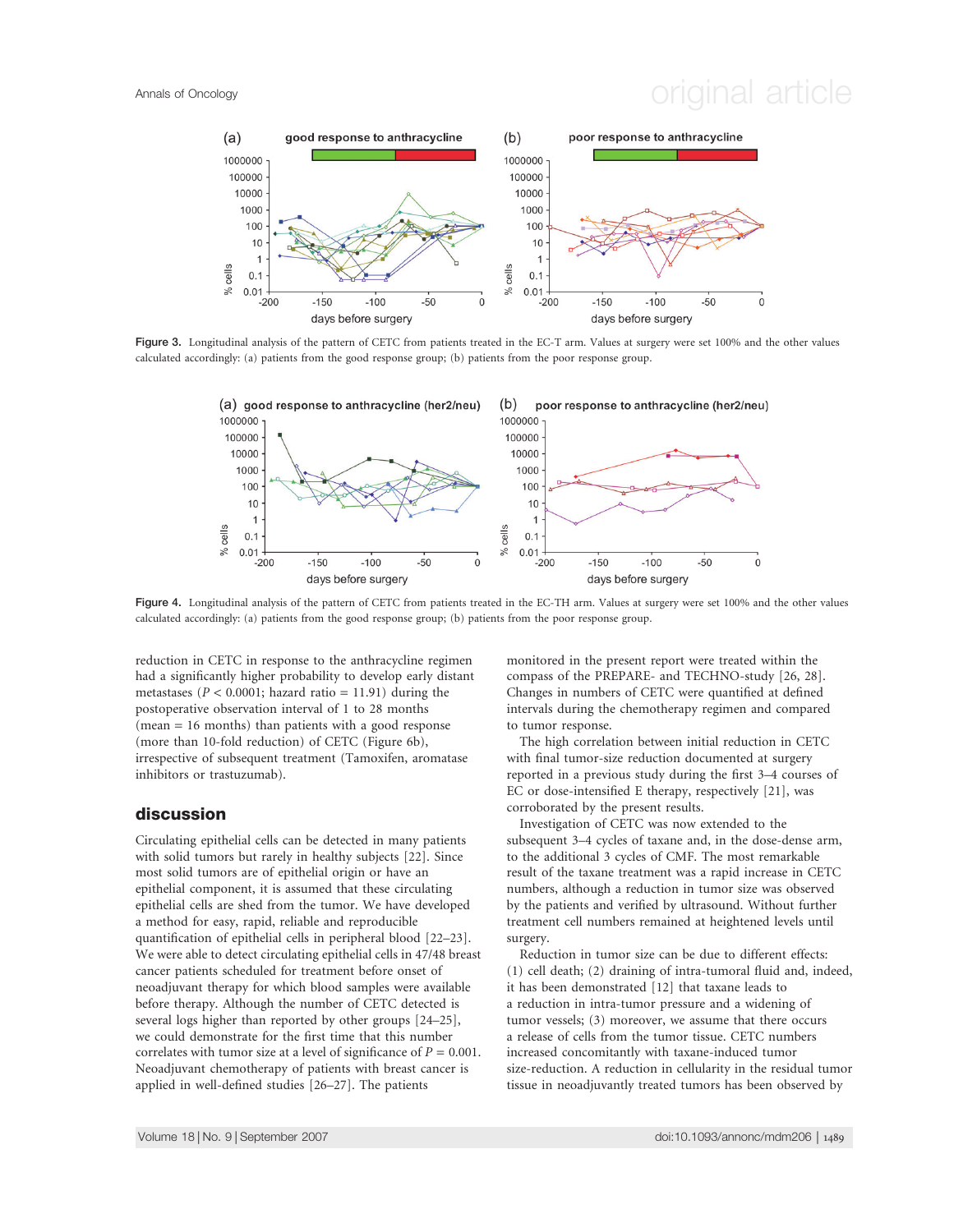

Figure 5. Longitudinal analysis of the pattern of circulating cells from patients treated in the E-T-CMF arm. Values at surgery were set 100% and the other values calculated accordingly: Initial response during the dose-dense part of Epirubicine and taxane in (a) patients from the good-response group; (b) patients from the poor-response group. Examples of pattern of CETC during the complete therapy schedule including CMF in (c) patients from the good-response group and (d) patients from the poor-response group.



Figure 6. Correlation between (a) estrogen-receptor expression and response (more than 10-fold reduction = good response; 10-fold or less = poor response) of CETC numbers (from pre-therapy number to nadir) during the cycles of anthracycline treatment and (b) clinical outcome (CR or distant relapse) and response of CETC to anthracycline treatment.

Rajan et al. [29] but pCR may sometimes be difficult to evaluate [30] after neoadjuvant chemotherapy. Draining of intra-tumoral fluid may wash out cells of the tumor at the same time. The reduction in intra-tumoral pressure possibly leads to a better access of the therapeutic agents to the tumoral cells [31] but may, simultaneously, lead to tumor cell dissemination.

The role of the released cells for the patient's course of disease is not clear. pCR is doubled by addition of preoperative taxane to anthracycline/cyclophosphamid [32], but not if added to anthracycline alone [17–18]. Patients with pCR are assumed to have a better relapse-free and overall survival [33–34]. Still, the addition of taxane does not affect overall survival significantly, and improves disease-free survival only slightly [15, 35]. In addition to making it more difficult to set appropriate resection margins [36], tumor-cell dissemination may contribute to make the prognostic value of pCR during taxane treatment equivocal [37]. There was no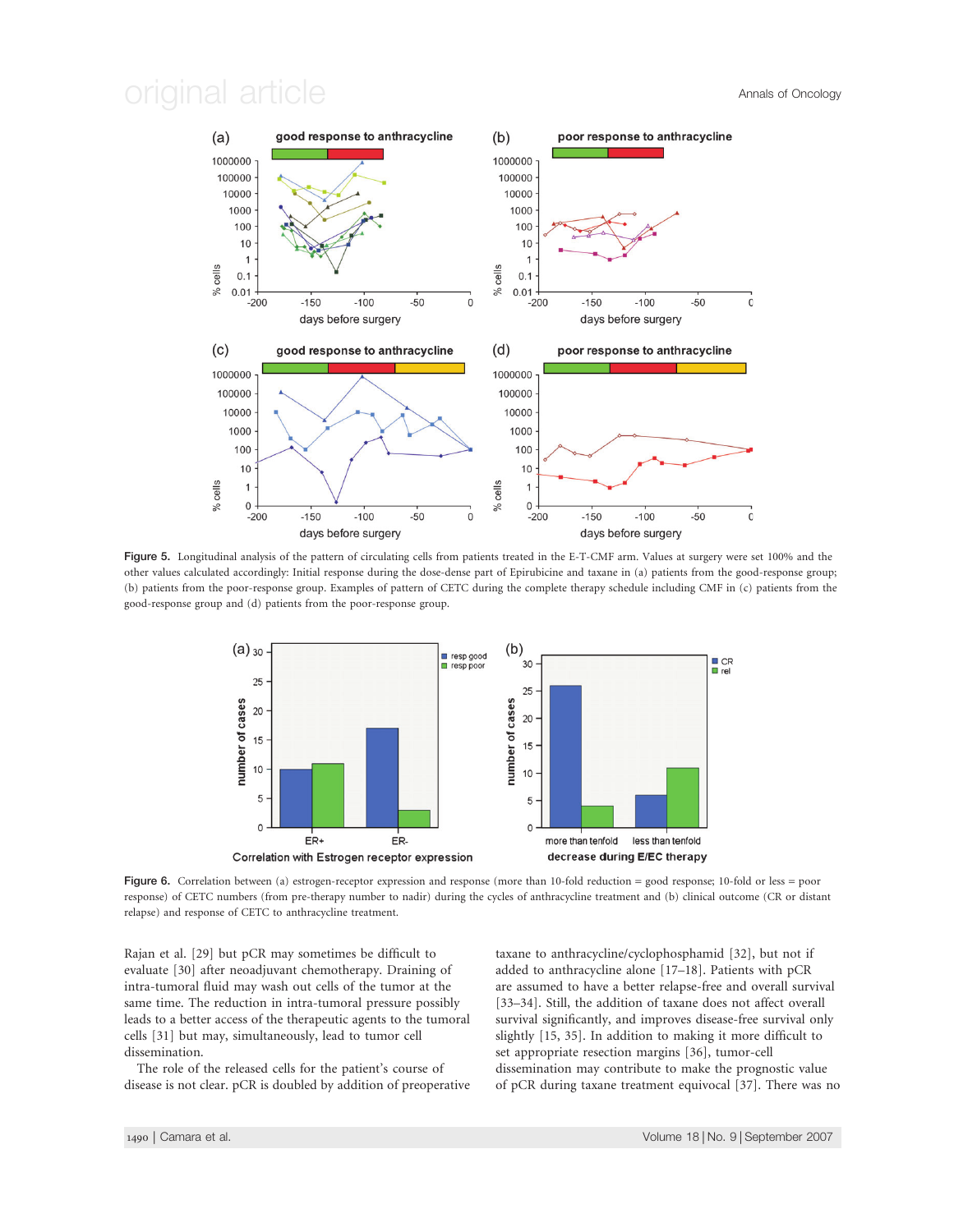decrease in the number of circulating cells during or after taxane treatment. Thus, most of the cells detected in the circulation may be taxane surviving cells.

Long-time monitoring results after the neoadjuvant treatment confirm this assumption. Stable numbers of CETC have now been observed in some of these patients for more than two years after surgery accompanied by a slow decline during sustained treatment with herceptin or tamoxifen (not shown). These cells seeded into the circulation are obviously able to survive for long periods [38–39]. However, most of these cells may not be able to metastasize or be dormant cells, and only a very small fraction of the circulating tumor cells may be able to resettle and re-grow and form metastases [40–41]. In some of the patients who obtained CMF cycles following taxol treatment, a subsequent reduction in circulating cell numbers was observed, but this did not translate into better relapse-free survival in this small group of patients.

A comparably pronounced increase in CETC as in the her2/neu-negative tumors was not noticed in her2/neu-positive patients if trastuzumab was added to the taxane. One could speculate that cells released during taxane treatment may have become better accessible to the antibody, which otherwise has difficulties penetrating into the tumor tissue [42]. Indeed, in trials in which trastuzumab was added to a chemotherapy containing taxane, a significant increase in pCR [20, 43] has been observed in patients with her2/neupositive disease. This was also confirmed in the small sample of patients in this trial, with 3/14 patients achieving complete pathological response. Some agents may not be efficient in tumor reduction, possibly because they are not able to penetrate into the tumor tissue. Other agents leading to efficient tumor-size reduction may only partly act by cell destruction and rather reduce tumor pressure and release tumor cells. This, in turn, may allow more efficient cell killing by additional agents. This observation may open new aspects in the treatment of breast cancer with taxanes: by reduction of intra-tumoral pressure they might provide a window for improved penetration of chemotherapeutic agents into the tumor [31]. In addition, taxanes may also allow more efficient action of such agents on the released cells, because in blood these cells may be better accessible and exposed to higher concentrations. The number of patients was, however, too small for evidence of clinical improvement.

Such mechanisms become detectable only by quantitative analysis of CETC. Thus far, such effects have rarely been understood and taken advantage of.

A predictive factor that defines the response of the primary tumor to chemotherapy is the hormone-receptor status [19]. This was confirmed for the circulating tumor cells as well. Thus, CETC from ER- tumors showed significantly more frequently a more than 10-fold decrease upon anthracycline containing therapy than CETC from ER+ tumors.

One goal of primary systemic therapy is to identify non-responders early in the course of therapy and to allow for a change in therapy with potentially better response and less toxicity. Our results indicate that patients from all three treatment arms with a good (more than 10-fold) response already to the first cycles of anthracycline have a significantly

### Annals of Oncology **Annals of Oncology** original article

better disease-free survival (hazard ratio = 11.91). This corresponds to data from meta-analyses [16], the NSABP B27 trial, and the Scottish neoadjuvant trial, which all indicate that patients not benefiting from primary anthracyclines are unlikely to benefit from subsequent taxanes. This was also true in the trastuzumab treatment group, and it concurs with a report that the response of her2/neu-positive tumors depends on anthracycline treatment [44].

Monitoring the systemic part of the tumor, the circulating tumor cells may contribute to attain the goal of identifying good responders more reliably than measurement of tumor-size reduction and to better define the response to therapy. Early identification of good responders could permit shortening neoadjuvant therapy thus minimizing toxicity.

Monitoring of the response of the tumor cells in peripheral blood during therapy allows, for the very first time, the monitoring of therapy success online, instead of waiting years for statistical evaluation of empirically designed trials. To sum up, then, tracing and quantification of circulating tumor cells can become an essential tool for therapy monitoring in solid tumors.

#### references

- 1. Singletary SE. Minimally invasive surgery in breast cancer treatment. Biomed Pharmacother 2001; 5: 510–514.
- 2. Mamounas EP, Fisher B. Preoperative (neoadjuvant) chemotherapy in patients with breast cancer. Semin Oncol 2001; 4: 389–399.
- 3. Kaufmann M, von Minckwitz G, Rody A. Preoperative (neoadjuvant) systemic treatment of breast cancer. The Breast 2005; 14: 576–581.
- 4. Wolff AC, Davidson NE. Preoperative therapy in breast cancer: lessons from the treatment of locally advanced disease. Oncologist 2002; 7: 239–245.
- 5. van der Hage JA, van de Velde CJ, Julien JP et al. Preoperative chemotherapy in primary operable breast cancer: results from the European Organization for Research and Treatment of Cancer trial 10902. J Clin Oncol 2001; 19: 4224–4237.
- 6. Smith IC, Miller ID. Issues involved in research into the neoadjuvant treatment of breast cancer. Anticancer Drugs 2001; 12 (Suppl. 1): 25–29.
- 7. Gajdos C, Tartter PI, Estabrook A et al. Relationship of clinical and pathologic response to neoadjuvant chemotherapy and outcome of locally advanced breast cancer. J Surg Oncol 2002; 80: 4–11.
- 8. Cance WG, Carey LA, Calvo BF et al. Long-term outcome of neoadjuvant therapy for locally advanced breast carcinoma: effective clinical downstaging allows breast preservation and predicts outstanding local control and survival. Ann Surg 2002; 236: 295–302, discussion 302–303.
- 9. Cure H, Amat S, Penault-Llorca F et al. Prognostic value of residual node involvement in operable breast cancer after induction chemotherapy. Breast Cancer Res Treat 2002; 76: 37–45.
- 10. Sachelarie I, Grossbard ML, Chadha M et al. Primary Systemic Therapy of Breast Cancer. Oncologist 2006; 11: 574–589.
- 11. Padera TP, Stoll BR, Tooredman JB et al. Pathology: cancer cells compress intratumor vessels. Nature 2004; 427: 695.
- 12. Griffon-Etienne G, Boucher Y, Brekken C et al. Taxane-induced apoptosis decompresses blood vessels and lowers interstitial fluid pressure in solid tumors: clinical implications. Cancer Res 1999; 59: 3776–3782.
- 13. Symmans FW. Breast cancer response to paclitaxel in vivo. Drug Resist Updat 2001; 4: 297–302.
- 14. Bear HD, Anderson S, Smith RE et al. A randomized trial comparing preoperative doxorubicin/cyclophosphamide (AC) to preoperative AC followed by preoperative docetaxel (T) and to preoperative AC followed by postoperative